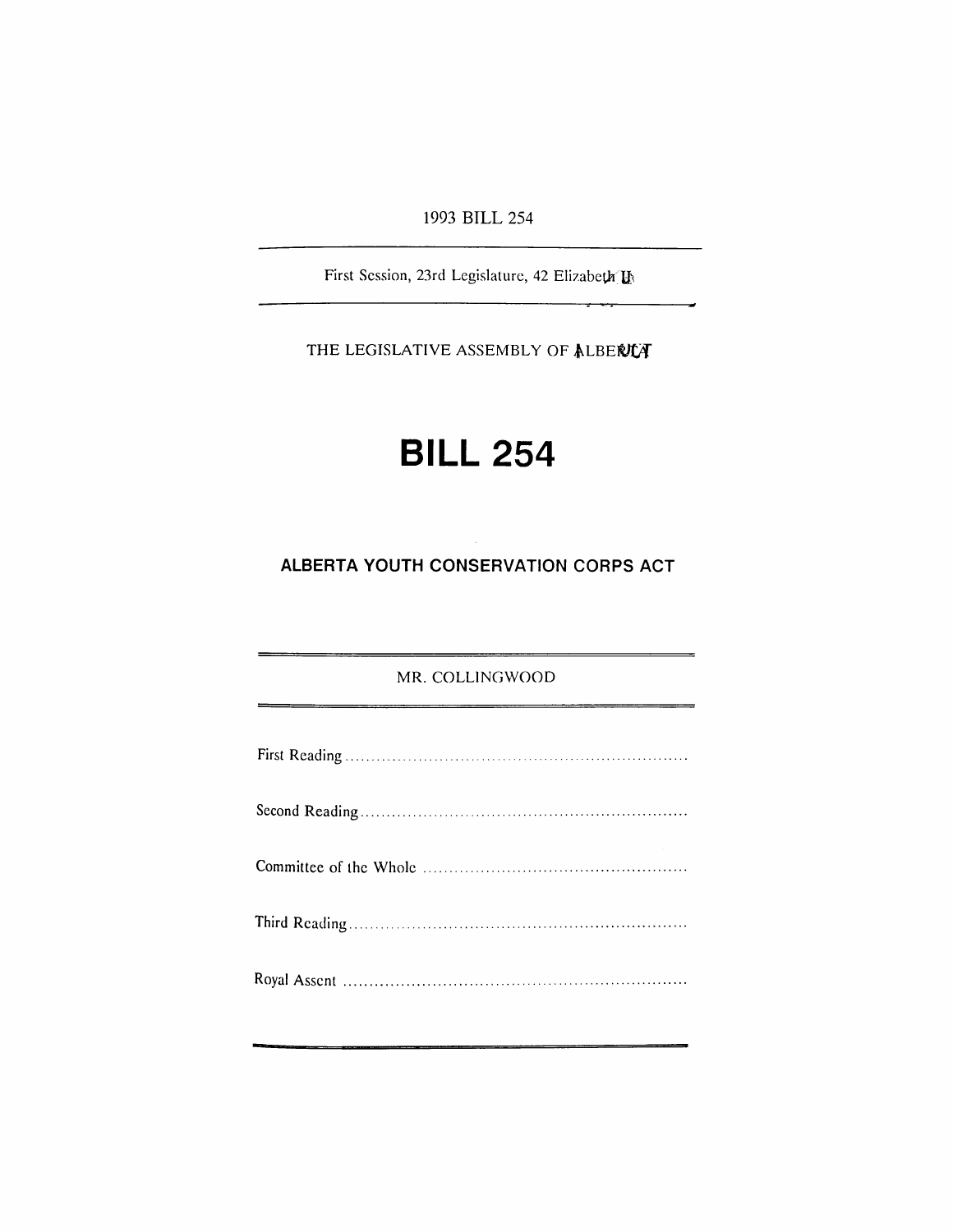*Bill* 254 *Mr. Collingwood*

## **BILL 254**

#### 1993

#### **ALBERTA YOUTH CONSERVATION CORPS ACT**

*(Assented to* , 1992)

HER MAJESTY, by and with the advice and consent of the Legislative Assembly of Alberta, enacts as follows:

| Definitions |  | In this Act, |
|-------------|--|--------------|
|             |  |              |

Purpose

Fund

(a) "Fund" means the Alberta Youth Conservation Fund created pursuant to section 3;

(b) "Minister" means the Minister Environmental Protection;

(c) "program" means the service program described in section 2.

2 The purpose of this Act is to provide an environmental conservation program for Alberta youth to serve the Province, in an employment and training environment following high school graduation or during post secondary training.

3 There is hereby established a Fund to be known as the Alberta Youth Conservation Fund into which shall be paid

> (a) any money appropriated to the Fund from money from general revenue fund in the Province, by an Act of the Legislature;

(b) any gift or bequest to the Fund.